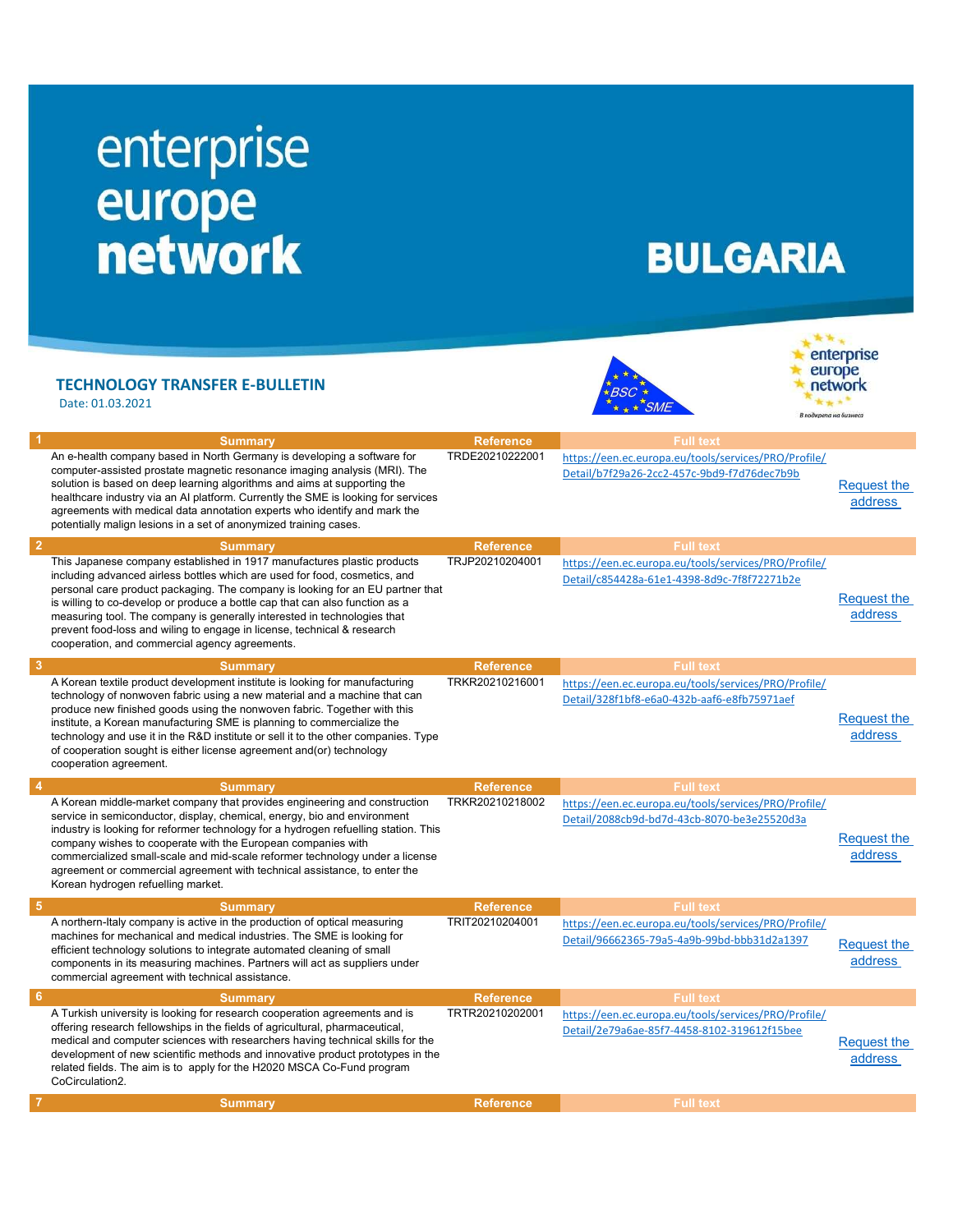|                | A Dutch reverse logistic service provider is looking for more efficient and<br>healthier technologies and processes to refurbish used cardboard boxes. Due<br>to excessive attrition rates and less healthy working conditions, the current<br>process no longer persuades their own sustainable mission. The SME might<br>offer a technical cooperation agreement or other type of agreement, to<br>companies working in software development, tech & design, engineering or,<br>creative thinking.                                  | TRNL20210125001  | https://een.ec.europa.eu/tools/services/PRO/Profile/<br>Detail/8735fad8-33b4-4576-92cb-9f64f21b16f5 | Request the<br>address        |
|----------------|---------------------------------------------------------------------------------------------------------------------------------------------------------------------------------------------------------------------------------------------------------------------------------------------------------------------------------------------------------------------------------------------------------------------------------------------------------------------------------------------------------------------------------------|------------------|-----------------------------------------------------------------------------------------------------|-------------------------------|
| 8              | <b>Summary</b>                                                                                                                                                                                                                                                                                                                                                                                                                                                                                                                        | <b>Reference</b> | <b>Full text</b>                                                                                    |                               |
|                | Dutch-based internationally operating company known for its innovative<br>solutions in the automotive sector, is looking for a solution to down-size electric<br>motors through efficient rotor and stator stacks in order to make them lighter<br>and cheaper. The company wants to contribute to reducing the amount of<br>emitted carbon dioxide (CO2). This request refers to an innovation challenge<br>published on an open internet-platform.                                                                                  | TRNL20201223001  | https://een.ec.europa.eu/tools/services/PRO/Profile/<br>Detail/94630e6d-732c-4aa9-bcb5-f1bbd0c43031 | <b>Request the</b><br>address |
| $\overline{9}$ | <b>Summary</b>                                                                                                                                                                                                                                                                                                                                                                                                                                                                                                                        | <b>Reference</b> | <b>Full text</b>                                                                                    |                               |
|                | A Dutch international engineering and project management consultancy is<br>looking for new technologies to selectively remove heavy metals from waste<br>activated sludge in order to recover resources safely and/or more efficiently.<br>Cooperation is envisaged within the frame of a license agreement or a technical<br>cooperation agreement. Other types of agreement may be considered. This<br>request refers to an innovation challenge published on an open innovation<br>platform.                                       | TRNL20210204001  | https://een.ec.europa.eu/tools/services/PRO/Profile/<br>Detail/c040f00f-c236-4f30-bfa2-fe254cb2d028 | <b>Request the</b><br>address |
| 10             | <b>Summary</b>                                                                                                                                                                                                                                                                                                                                                                                                                                                                                                                        | <b>Reference</b> | <b>Full text</b>                                                                                    |                               |
|                | A Dutch subsidiary of a British corporation active in food-ingredients for the<br>baking industry is looking for partners with innovative ideas or innovative<br>processes to co-create or co-develop fermentation technologies to upgrade<br>agricultural waste/side streams into functional and/or nutritional ingredients<br>within the frame of a license agreement, a research cooperation agreement or a<br>technical cooperation agreement.<br>This request refers to a challenge published on an internet-platform.           | TRNL20210204002  | https://een.ec.europa.eu/tools/services/PRO/Profile/<br>Detail/8b7228d3-bd68-46c0-84fa-05c3bc10d86c | <b>Request the</b><br>address |
| 11             | <b>Summary</b>                                                                                                                                                                                                                                                                                                                                                                                                                                                                                                                        | <b>Reference</b> | <b>Full text</b>                                                                                    |                               |
|                | A UK SME has developed a low capital, cost-efficient hydrogen generator<br>suitable for incorporation into autonomous solar installations, scalable for larger<br>installations and for use with ICE (internal combustion engines) as an emissions<br>reduction unit, including marine diesels. They are currently seeking engineering<br>companies to help improve the pumping technology via technical cooperation<br>agreements and also manufacturers to supply hydrogen storage tanks under<br>manufacturing agreements.         | TRUK20210209001  | https://een.ec.europa.eu/tools/services/PRO/Profile/<br>Detail/d03b69f9-f0f1-4fc5-91c9-ab488cb0813c | Request the<br>address        |
| 12             | <b>Summary</b>                                                                                                                                                                                                                                                                                                                                                                                                                                                                                                                        | <b>Reference</b> | <b>Full text</b>                                                                                    |                               |
|                | A leading UK provider of chemistry services and products to the global life<br>science industry seeks partners from universities, research institutes and SMEs<br>with novel methodology and novel compounds for license agreement or<br>commercial agreement with technical assistance.                                                                                                                                                                                                                                              | TRUK20210216001  | https://een.ec.europa.eu/tools/services/PRO/Profile/<br>Detail/aacbff6d-f3a3-4605-8304-b4cc7f1a24f7 | <b>Request the</b><br>address |
| 13             | <b>Summary</b>                                                                                                                                                                                                                                                                                                                                                                                                                                                                                                                        | <b>Reference</b> | <b>Full text</b>                                                                                    |                               |
|                | The Serbian based SME specialising in 3d printing system is seeking<br>collaborative partners in the development of a large-scale illumination and<br>lighting 3D printer systems for the interior design, advertisement, and cultural-<br>heritage solutions. The client is looking for collaborative assistance in the<br>specialist fields of 3D printing user interface development, construction<br>automation and certification. Research/technical cooperation agreement will be<br>considered.                                | TRRS20210121001  | https://een.ec.europa.eu/tools/services/PRO/Profile/<br>Detail/96538663-c861-4486-80cd-4571693feb24 | Request the<br>address        |
| 14             | <b>Summary</b>                                                                                                                                                                                                                                                                                                                                                                                                                                                                                                                        | <b>Reference</b> | <b>Full text</b>                                                                                    |                               |
|                | A Dutch recycling company processes & fractionizes incinerated bottom ashes<br>into widely applicable raw materials. The obtained mineral fraction consists of a<br>considerable part of aluminium, which makes this fraction suitable for the<br>preparation of a novel and durable binder for concrete as replacement for<br>cement. The company seeks technologies to make highly defined pellets or<br>similar from a fine mineral grain fraction. Technical partners sought via research<br>or technology cooperation agreement. | TRNL20210215001  | https://een.ec.europa.eu/tools/services/PRO/Profile/<br>Detail/ac0e0253-6837-48e5-81ef-3ff096b10ee4 | <b>Request the</b><br>address |
| 15             | <b>Summary</b>                                                                                                                                                                                                                                                                                                                                                                                                                                                                                                                        | <b>Reference</b> | <b>Full text</b>                                                                                    |                               |
|                | A Korean R&D institute specialized in ICT Bio-healthcare has developed a<br>technology on reconstructing a 3D (three-dimensional) skeleton model of a<br>patient's lower limb part with two X-ray images scanned vertically. It is safer,<br>cheaper than conventional 3D modeling based on CT (Computed Tomography)<br>and MRI (Magnetic Resonance Imaging). Companies or research centres can<br>be a potential partner under technical cooperation and research cooperation<br>agreement.                                          | TOKR20201229002  | https://een.ec.europa.eu/tools/services/PRO/Profile/<br>Detail/3dc12b8b-1e7a-4a40-91d4-6c4f90d49080 | Request the<br>address        |
| 16             | <b>Summary</b>                                                                                                                                                                                                                                                                                                                                                                                                                                                                                                                        | <b>Reference</b> | <b>Full text</b>                                                                                    |                               |
|                |                                                                                                                                                                                                                                                                                                                                                                                                                                                                                                                                       |                  |                                                                                                     |                               |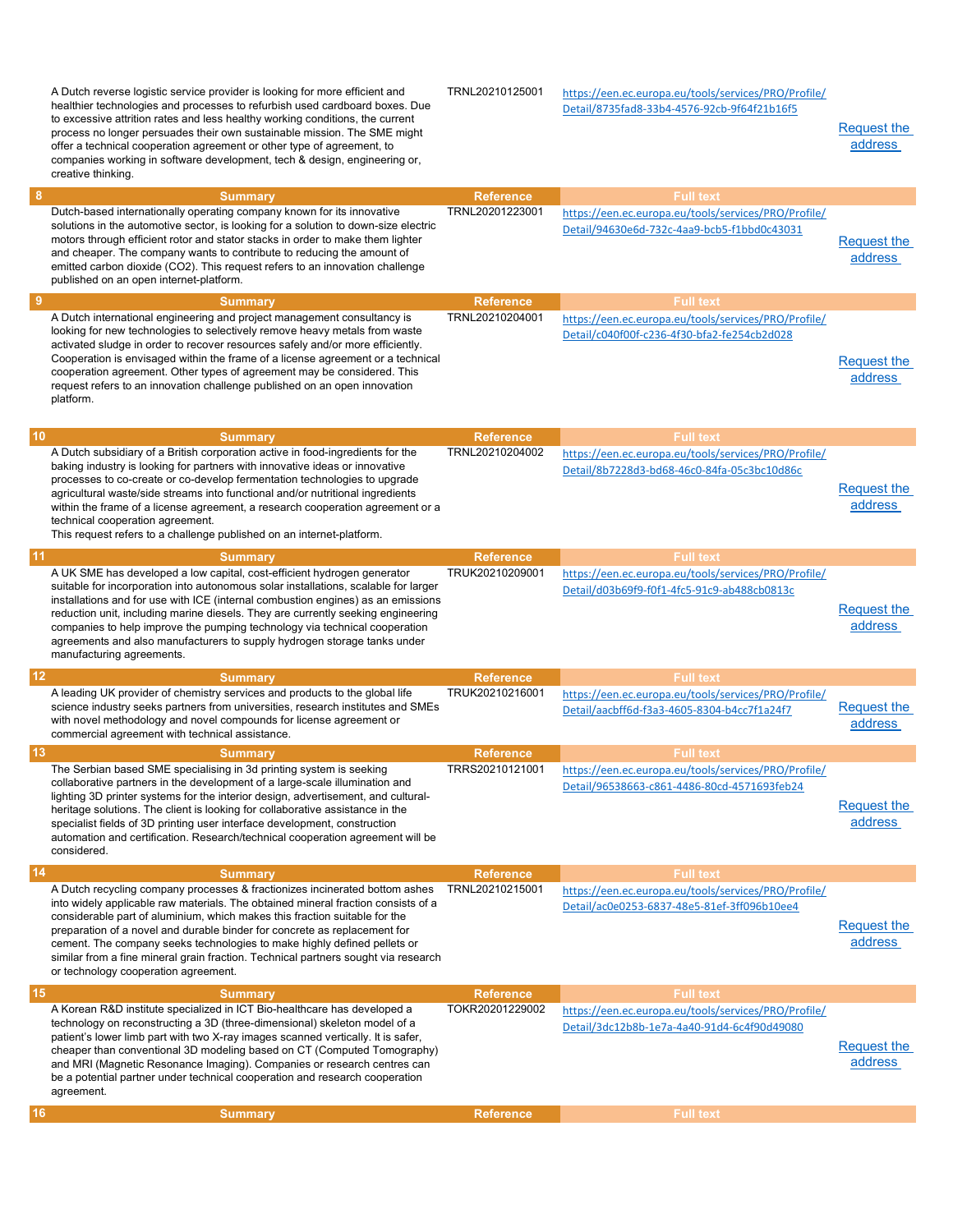|    | A Korean R&D institute specialised in ICT bio-healthcare has developed<br>biomarker-based VR (Virtual Reality) sickness monitoring and analysis<br>technology, enabling VR developers to predict the level of sickness and edit VR<br>contents during the development stage. Any organisation in need of such a<br>technology can be a potential partner under technical cooperation and research<br>cooperation.                                                                                                          | TOKR20210115002                     | https://een.ec.europa.eu/tools/services/PRO/Profile/<br>Detail/f5e183a8-bb6c-4b16-80c7-96f2d277143b                     | <b>Request the</b><br>address |
|----|----------------------------------------------------------------------------------------------------------------------------------------------------------------------------------------------------------------------------------------------------------------------------------------------------------------------------------------------------------------------------------------------------------------------------------------------------------------------------------------------------------------------------|-------------------------------------|-------------------------------------------------------------------------------------------------------------------------|-------------------------------|
| 17 | <b>Summary</b><br>A Korean R&D institute specialised in ICT bio-healthcare has developed an<br>automated biomarker analysis technology, enabling to diagnose cardiovascular<br>disease in the early stage. The technology is more reliable than existing strip-<br>type diagnostic kit and enables diagnostic devices to be miniaturised compared<br>to conventional devices. Any organisation in need of such a technology can be<br>a partner under technical cooperation and research cooperation agreement.            | <b>Reference</b><br>TOKR20210115004 | <b>Full text</b><br>https://een.ec.europa.eu/tools/services/PRO/Profile/<br>Detail/bfcff762-ecb1-435c-992d-8e7fb4f2203f | <b>Request the</b><br>address |
| 18 | <b>Summary</b>                                                                                                                                                                                                                                                                                                                                                                                                                                                                                                             | <b>Reference</b>                    | <b>Full text</b>                                                                                                        |                               |
|    | A Korean R&D institute specialized in ICT Bio-healthcare has developed a skin-<br>attachable multi-sensor module that simultaneously measures bio-signals and<br>store the data such as ECG (electrocardiogram), EDA (electrodermal activity)<br>for a longer period of time than conventional measuring device. Any<br>organization can be a potential partner under technical cooperation and<br>research cooperation agreement.                                                                                         | TOKR20210121001                     | https://een.ec.europa.eu/tools/services/PRO/Profile/<br>Detail/33b75dfc-4a3e-4496-a917-8dd6218f4aea                     | <b>Request the</b><br>address |
| 19 | <b>Summary</b>                                                                                                                                                                                                                                                                                                                                                                                                                                                                                                             | <b>Reference</b>                    | <b>Full text</b>                                                                                                        |                               |
|    | While PET recycling system has limits to its applicable waste and leaves PET<br>flakes, the company's eco-friendly, cost-efficient but effective chemical<br>PET(Polyethylene Terephthalate) recycling technology can be applied to all<br>kinds of waste - clean or stained. Also, it circulates PET wastes completely,<br>transforming them ready for use in value-added products. It is offering to share<br>its technology with interested companies in all countries in need of its PET<br>chemical recycling system. | TOKR20210216001                     | https://een.ec.europa.eu/tools/services/PRO/Profile/<br>Detail/8c82b76a-fdbf-4163-a349-4c2f843f5b40                     | <b>Request the</b><br>address |
| 20 | <b>Summary</b>                                                                                                                                                                                                                                                                                                                                                                                                                                                                                                             | <b>Reference</b>                    | <b>Full text</b>                                                                                                        |                               |
|    | A Korean R&D institute specialized in ICT has developed a technology that<br>analyses and evaluates user motion using artificial intelligence in real-time,<br>based on the data obtained through 2D or 3D camera only without any sensor<br>on user's body. It is more accurate and faster technology than the existing<br>human motion assessment. Any organization in need of such a technology can<br>be a potential partner under technical cooperation and research cooperation                                      | TOKR20210217001                     | https://een.ec.europa.eu/tools/services/PRO/Profile/<br>Detail/9d167398-39d0-4384-bf8e-b2c3e97644d6                     | <b>Request the</b><br>address |
|    | agreement.                                                                                                                                                                                                                                                                                                                                                                                                                                                                                                                 |                                     |                                                                                                                         |                               |
| 21 | <b>Summary</b>                                                                                                                                                                                                                                                                                                                                                                                                                                                                                                             | <b>Reference</b>                    | <b>Full text</b>                                                                                                        |                               |
|    | A high-tech start-up, born in Northern Italy in 2016, has developed in<br>collaboration with research centres and universities an innovative system of<br>LED lamps and software applied to the poultry and zootechnical sector which<br>helps to increase the quality and quantity of farms, reducing mortality and<br>improving animal welfare. Organisations and companies operating in the poultry<br>and zootechnical sector are sought after for commercial agreements with<br>technical assistance.                 | TOIT20210104002                     | https://een.ec.europa.eu/tools/services/PRO/Profile/<br>Detail/7b8434e8-581b-4e22-ad1a-b12ad35e0b5b                     | <b>Request the</b><br>address |
| 22 | <b>Summary</b>                                                                                                                                                                                                                                                                                                                                                                                                                                                                                                             | <b>Reference</b>                    | <b>Full text</b>                                                                                                        |                               |
|    | The French company is a European leader in bio-processes, industrial<br>biotechnology and synthetic biology. It enables medium and large players in the<br>processing industries (chemicals, pharma, food, cosmetics) to source and<br>produce their ingredients and chemicals in a cost effective and sustainable way.<br>It helps them to expand their pipeline and renew value proposition. With such<br>players, technical and research cooperation agreements are sought.                                             | TOFR20210205001                     | https://een.ec.europa.eu/tools/services/PRO/Profile/<br>Detail/76931fed-4bb5-4b37-9dc4-d215e59b0666                     | Request the<br>address        |
| 23 | <b>Summary</b>                                                                                                                                                                                                                                                                                                                                                                                                                                                                                                             | <b>Reference</b>                    | <b>Full text</b>                                                                                                        |                               |
|    | An innovative SME located in North West Italy developed, patented and is<br>producing an LED lighting intelligent bulb with integrated Central Processing<br>Unit (CPU), sensors and communication via light itself. This bulb replaces<br>standard T8 neon tubes allowing more than 50% energy saving if compared to<br>traditional LED. The company is interested in commercial agreements with<br>technical assistance or licence agreements with end users, technology<br>intermediaries or lights manufacturers.      | TOIT20210203002                     | https://een.ec.europa.eu/tools/services/PRO/Profile/<br>Detail/37729423-6c45-4b3b-bf3d-487f05c265b2                     | Request the<br>address        |
| 24 | <b>Summary</b>                                                                                                                                                                                                                                                                                                                                                                                                                                                                                                             | <b>Reference</b>                    | <b>Full text</b>                                                                                                        |                               |
|    | A Swiss university offers a vaccine against Salmonella and a method to<br>produce such a vaccine. Previous vaccination treatments against Salmonella<br>have failed because the bacteria rapidly evolve to escape the immune<br>response. The newly developed "trap vaccine" weaponizes this rapid evolution<br>against the pathogens by driving their evolution into a dead-end, which renders<br>the bacteria harmless. Industry partners for licensing agreements are sought.                                           | TOCH20210210001                     | https://een.ec.europa.eu/tools/services/PRO/Profile/<br>Detail/11c74032-73df-4691-b56c-ba3001a7c3bd                     | Request the<br>address        |
| 25 | <b>Summary</b>                                                                                                                                                                                                                                                                                                                                                                                                                                                                                                             | <b>Reference</b>                    | <b>Full text</b>                                                                                                        |                               |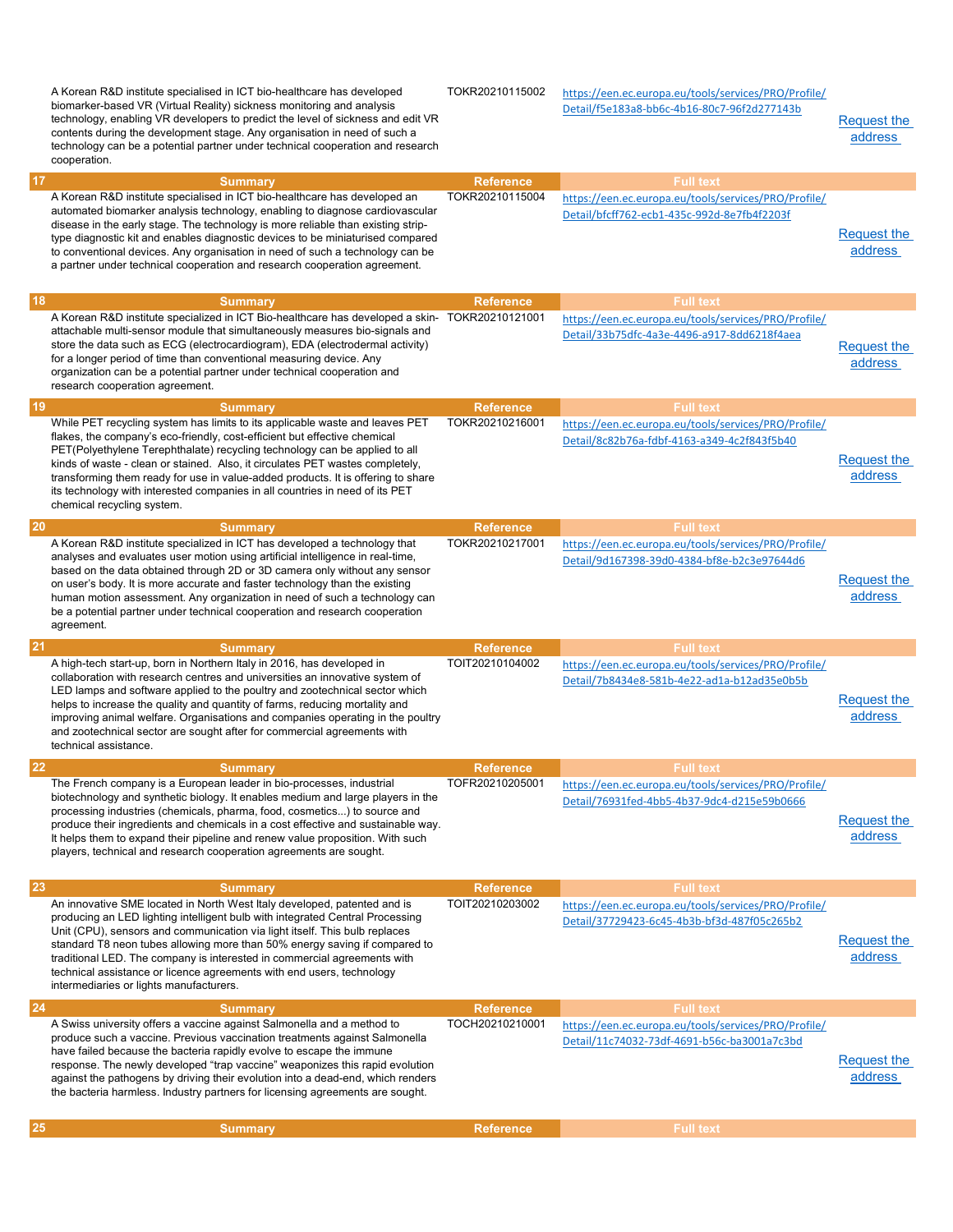|    | A Greek high-tech company active in the field of renewable energy sources,<br>offers hydrogen production systems from bio-fuels. The company is looking for<br>academic and industrial collaborations, in order to profitably develop and deploy<br>innovative, environmentally clean and energy-efficient solutions. The type of<br>partnership varies between commercial agreement with technical assistance,<br>license agreement, research cooperation agreement or technical cooperation<br>agreement.                                            | TOGR20210201001                     | https://een.ec.europa.eu/tools/services/PRO/Profile/<br>Detail/3b2f4e4d-46f0-46e4-be32-be54133f1466                     | Request the<br>address        |
|----|--------------------------------------------------------------------------------------------------------------------------------------------------------------------------------------------------------------------------------------------------------------------------------------------------------------------------------------------------------------------------------------------------------------------------------------------------------------------------------------------------------------------------------------------------------|-------------------------------------|-------------------------------------------------------------------------------------------------------------------------|-------------------------------|
| 26 | <b>Summary</b>                                                                                                                                                                                                                                                                                                                                                                                                                                                                                                                                         | <b>Reference</b>                    | <b>Full text</b>                                                                                                        |                               |
|    | An Austrian research team specialized in autoantibody biomarker development<br>and rheumatoid arthritis (RA) has defined a panel of autoantigens for improving<br>early RA diagnostics and therapy response - prediction and/or monitoring. A<br>complete pipeline for further validation of biomarkers and a large cohort of well-<br>defined clinical samples are available.<br>The research team seeks partners to commercialize biomarkers by a technical<br>cooperation and licensing agreement or financial investment.                          | TOAT20210213001                     | https://een.ec.europa.eu/tools/services/PRO/Profile/<br>Detail/87c445cd-0e0f-404f-8dc9-be013a1f63b0                     | Request the<br>address        |
| 27 | <b>Summary</b>                                                                                                                                                                                                                                                                                                                                                                                                                                                                                                                                         | <b>Reference</b>                    | <b>Full text</b>                                                                                                        |                               |
|    | A Spanish research centre has developed an application that gives the foot size TOES20210202001<br>according to the sizing chart of the company, and in different international<br>systems. It eases the online sales of footwear but also the physical sales,<br>carrying out final checks that avoid later returns. They look for collaborators to<br>integrate this technology to their innovations portfolio, with the possibility of<br>adding new functionalities, via a commercial deal with technical assistance or a<br>research cooperation. |                                     | https://een.ec.europa.eu/tools/services/PRO/Profile/<br>Detail/86c43cf0-aae5-4cc5-9aff-7aa72488185b                     | <b>Request the</b><br>address |
| 28 | <b>Summary</b>                                                                                                                                                                                                                                                                                                                                                                                                                                                                                                                                         | <b>Reference</b>                    | <b>Full text</b>                                                                                                        |                               |
|    | An Italian company, with its team of engineers with multidisciplinary<br>competencies and long lasting experience in R&D in a number of engineering<br>areas, would like to offer own testing and simulation facilities for the<br>development of new products and processes in which startup companies are<br>involved.<br>Application areas include aerospace, automotive, biomed and healthcare,<br>oil&gas, steel industry, manufacturing processes.<br>Company is open to service, technological or research agreements.                          | TOIT20210203001                     | https://een.ec.europa.eu/tools/services/PRO/Profile/<br>Detail/f10115ad-c787-4fc2-b765-ed9f838de669                     | <b>Request the</b><br>address |
| 29 | <b>Summary</b>                                                                                                                                                                                                                                                                                                                                                                                                                                                                                                                                         | <b>Reference</b>                    | <b>Full text</b>                                                                                                        |                               |
|    | A Singapore SME has developed a data analytics platform connected to live<br>data stream from IoT sensors at chiller plants. The platform then standardises                                                                                                                                                                                                                                                                                                                                                                                            | TOSG20210127001                     | https://een.ec.europa.eu/tools/services/PRO/Profile/                                                                    |                               |
|    | and harmonises the data streams for meaningful energy utilisation analysis and<br>insights.<br>The technology provider is seeking partners to collaborate through various<br>modes including joint-research, licensing, and/or commercial agreement with<br>technical assistance.                                                                                                                                                                                                                                                                      |                                     | Detail/c10fafe0-4eb2-4e0f-b38f-76e7a276e0af                                                                             | <b>Request the</b><br>address |
|    |                                                                                                                                                                                                                                                                                                                                                                                                                                                                                                                                                        |                                     |                                                                                                                         |                               |
| 30 | <b>Summary</b><br>A Singapore SME is offering a next-gen Zero Trust Cybersecurity solution to<br>secure connected devices and Internet of Things (IoT) systems. It's targeted at<br>Smart City and Industry 4.0 security.<br>The solution's SDP architecture renders critical infrastructure invisible to<br>attackers; while customised agents, Blockchain and TLS technology deliver<br>novel digital identity and access control for connected devices.<br>The SME seeks licensing or commercial agreements with technical assistance.              | <b>Reference</b><br>TOSG20210125001 | <b>Full text</b><br>https://een.ec.europa.eu/tools/services/PRO/Profile/<br>Detail/2deabf65-8a20-4a03-bb8c-d00ab1ce617e | Request the<br>address        |
| 31 | <b>Summary</b>                                                                                                                                                                                                                                                                                                                                                                                                                                                                                                                                         | <b>Reference</b>                    | <b>Full text</b>                                                                                                        |                               |
|    | The German SME is specialised in developing innovative solutions for the<br>digitalisation of animal farming processes. They developed an embedded<br>system which detects, tracks and counts objects in a transparent way.<br>Currently, the technology is used in the livestock sector to count large groups of<br>pigs during the selling and rehousing process. However, the technology can<br>also be applied to different animals and objects. The SME is looking for<br>technological and commercial partnerships.                              | TODE20210209001                     | https://een.ec.europa.eu/tools/services/PRO/Profile/<br>Detail/25fa0302-ad13-4f5d-a53c-ff3f3649533a                     | Request the<br>address        |
| 32 | <b>Summary</b>                                                                                                                                                                                                                                                                                                                                                                                                                                                                                                                                         | <b>Reference</b>                    | <b>Full text</b>                                                                                                        |                               |
|    | A Swedish SME is offering a unique construct/medical device preventing<br>artificial hip joint dislocation, which is possible to use both when doing a new hip<br>during index surgery or inserted as a secondary procedure due to multiple<br>dislocations depending on old, not well functioning implants. This solution will<br>solve the problems from a clinical and a health economic view. The solution and<br>applied patents are for sale by Commercial agreement with technical<br>assistance.                                               | TOSE20210128001                     | https://een.ec.europa.eu/tools/services/PRO/Profile/<br>Detail/516fb2d9-9fb7-4d18-b6b3-2b6a02e91b83                     | Request the<br>address        |
| 33 | <b>Summary</b>                                                                                                                                                                                                                                                                                                                                                                                                                                                                                                                                         | <b>Reference</b>                    | <b>Full text</b>                                                                                                        |                               |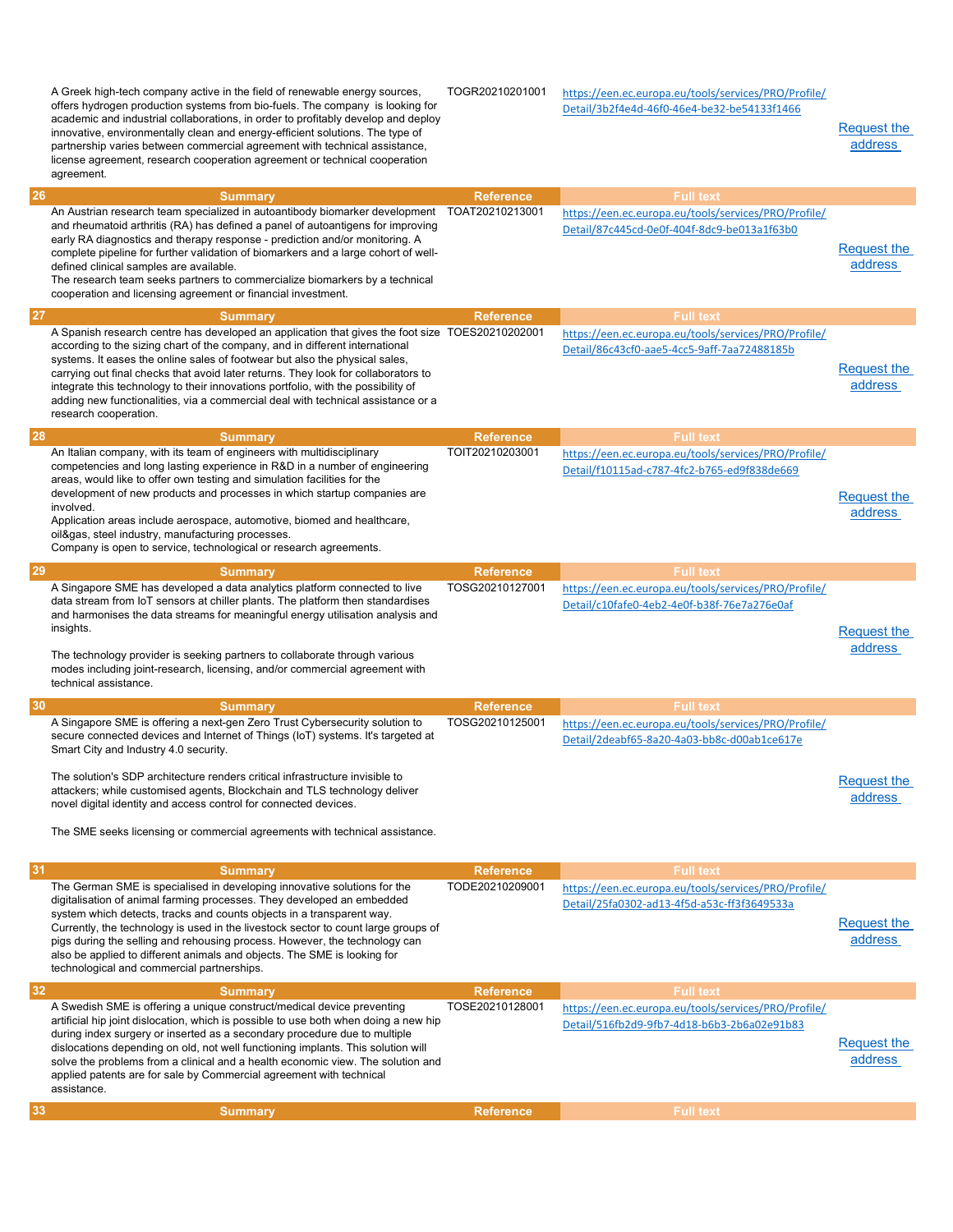|    | Challenging industrial wastewater is usually treated with a combination of<br>chemical and biological methods.<br>A Singapore SME has developed an advanced oxidation processes (AOP)<br>wastewater treatment solution that can handle highly concentrated<br>petrochemical waste waters contaminated with phenolic compounds that are<br>hard to treat.<br>The SME seeks licensing or commercial agreements with technical assistance,<br>particularly with petrochemical, chemical, and waste disposal companies.                        | TOSG20210208001  | https://een.ec.europa.eu/tools/services/PRO/Profile/<br>Detail/349cb8ef-03c2-4ce4-8809-b4c06a3573ca | Request the<br>address        |
|----|--------------------------------------------------------------------------------------------------------------------------------------------------------------------------------------------------------------------------------------------------------------------------------------------------------------------------------------------------------------------------------------------------------------------------------------------------------------------------------------------------------------------------------------------|------------------|-----------------------------------------------------------------------------------------------------|-------------------------------|
| 34 | <b>Summary</b>                                                                                                                                                                                                                                                                                                                                                                                                                                                                                                                             | <b>Reference</b> | <b>Full text</b>                                                                                    |                               |
|    | A company from Poland, experienced in service and repair of viscous and<br>spring torsional vibration dampers used in ship engines, is offering a novel<br>diagnostic method allowing to determine the condition of vibration dampers in<br>only 30 minutes. This method allows to reduce the cost of service and<br>eliminates unnecessary downtime. Commercial agreement with technical<br>assistance will be considered.                                                                                                                | TOPL20210201001  | https://een.ec.europa.eu/tools/services/PRO/Profile/<br>Detail/a2c67d5a-33f5-431a-a8fc-ec5ed9205cfa | Request the<br>address        |
| 35 | <b>Summary</b>                                                                                                                                                                                                                                                                                                                                                                                                                                                                                                                             | <b>Reference</b> | <b>Full text</b>                                                                                    |                               |
|    | A Danish SME offers technology that contributes to the global transition towards TODK20210112001<br>green energy. This is done by creating easy to use and universal energy<br>management controls, in cooperation with industrial suppliers. The company<br>has taken on the role as the universal energy management system which is<br>both efficient and easy. The SME is looking for technology partners from all over<br>the world to run projects in countries with either weak utility supply or no utility<br>supply at all.       |                  | https://een.ec.europa.eu/tools/services/PRO/Profile/<br>Detail/c050e198-af94-4878-aa34-780927794de2 | <b>Request the</b><br>address |
| 36 | <b>Summary</b>                                                                                                                                                                                                                                                                                                                                                                                                                                                                                                                             | <b>Reference</b> | <b>Full text</b>                                                                                    |                               |
|    | A Slovenian research institute has developed a novel method for the deposition TOSI20210222001<br>of vanadium and other metal oxide nanoparticles. The method is simple and<br>results in unimodal nanoparticle size distributions. The institute is looking for<br>producers of lithium-ion batteries, vanadium redox batteries, catalysts,<br>microbolometers, ethanol sensors and other electronic devices for technical<br>cooperation agreement and license agreement to apply the technology in their<br>production.                 |                  | https://een.ec.europa.eu/tools/services/PRO/Profile/<br>Detail/11ea3a4b-5ede-4fea-9bb3-13e4842a5a15 | <b>Request the</b><br>address |
| 37 | <b>Summary</b>                                                                                                                                                                                                                                                                                                                                                                                                                                                                                                                             | <b>Reference</b> | <b>Full text</b>                                                                                    |                               |
|    | A Slovenian research institute has developed novel electrodes for<br>supercapacitors and lithium-ion batteries. The electrodes provide excellent high-<br>frequency filtering properties, high reversible capacity and long-term stability.<br>The institute is looking for producers of supercapacitors and lithium-ion batteries<br>for technical cooperation agreements and license agreement to scale up and<br>apply the technology in their production.                                                                              | TOSI20210223001  | https://een.ec.europa.eu/tools/services/PRO/Profile/<br>Detail/3951a557-a285-4136-bffd-a5630ffb5654 | Request the<br>address        |
| 38 | <b>Summary</b>                                                                                                                                                                                                                                                                                                                                                                                                                                                                                                                             | <b>Reference</b> | <b>Full text</b>                                                                                    |                               |
|    | The growing acceleration in the volume and sophistication of cybercrime means TOSG20210209002<br>the conventional software approach to cybersecurity is inadequate.<br>A Singapore SME has developed a solid-state drive (SSD) with an embedded<br>security system and hardware telemetry, which covers the shortcomings of the<br>potentially vulnerable software defense at the system level. The solution suits<br>computers, servers and other systems.<br>The SME seeks licensing or commercial agreements with technical assistance. |                  | https://een.ec.europa.eu/tools/services/PRO/Profile/<br>Detail/8a1ed885-c5df-4231-83ae-85fe8962200e | Request the<br>address        |
| 39 | <b>Summary</b>                                                                                                                                                                                                                                                                                                                                                                                                                                                                                                                             | <b>Reference</b> | <b>Full text</b>                                                                                    |                               |
|    | A small German company specialized in microbiology and biotech for life<br>sciences has established an advanced technology platform for microdispensing,<br>microarrays and multiparameter analysis. Applicable to diagnostic, biotech,<br>pharma companies and food/feed safety labs. Seeking partners from industry<br>and research for its microdispensing technology platform including all-round<br>services under manufacturing or technical cooperation agreements.                                                                 | TODE20210208001  | https://een.ec.europa.eu/tools/services/PRO/Profile/<br>Detail/f297d5fe-638a-4a42-bef4-9d610ef8c8a1 | Request the<br>address        |
| 40 | <b>Summary</b>                                                                                                                                                                                                                                                                                                                                                                                                                                                                                                                             | <b>Reference</b> | <b>Full text</b>                                                                                    |                               |
|    | A Spanish company has developed Artificial Intelligence (AI) application for<br>biomechanical analysis. Using data about age, weight, height, normal activity<br>and symptoms, it combines the information and shows several diagnosis and<br>treatments. The company searches partners via a financial agreement to launch<br>it to the market. It is also open to technical and/or research cooperation<br>agreement in order to develop new applications.                                                                               | TOES20210129001  | https://een.ec.europa.eu/tools/services/PRO/Profile/<br>Detail/97d5d1e7-1277-4515-bc7b-a2d91a77a067 | Request the<br>address        |
| 41 | <b>Summary</b>                                                                                                                                                                                                                                                                                                                                                                                                                                                                                                                             | <b>Reference</b> | <b>Full text</b>                                                                                    |                               |
|    |                                                                                                                                                                                                                                                                                                                                                                                                                                                                                                                                            |                  |                                                                                                     |                               |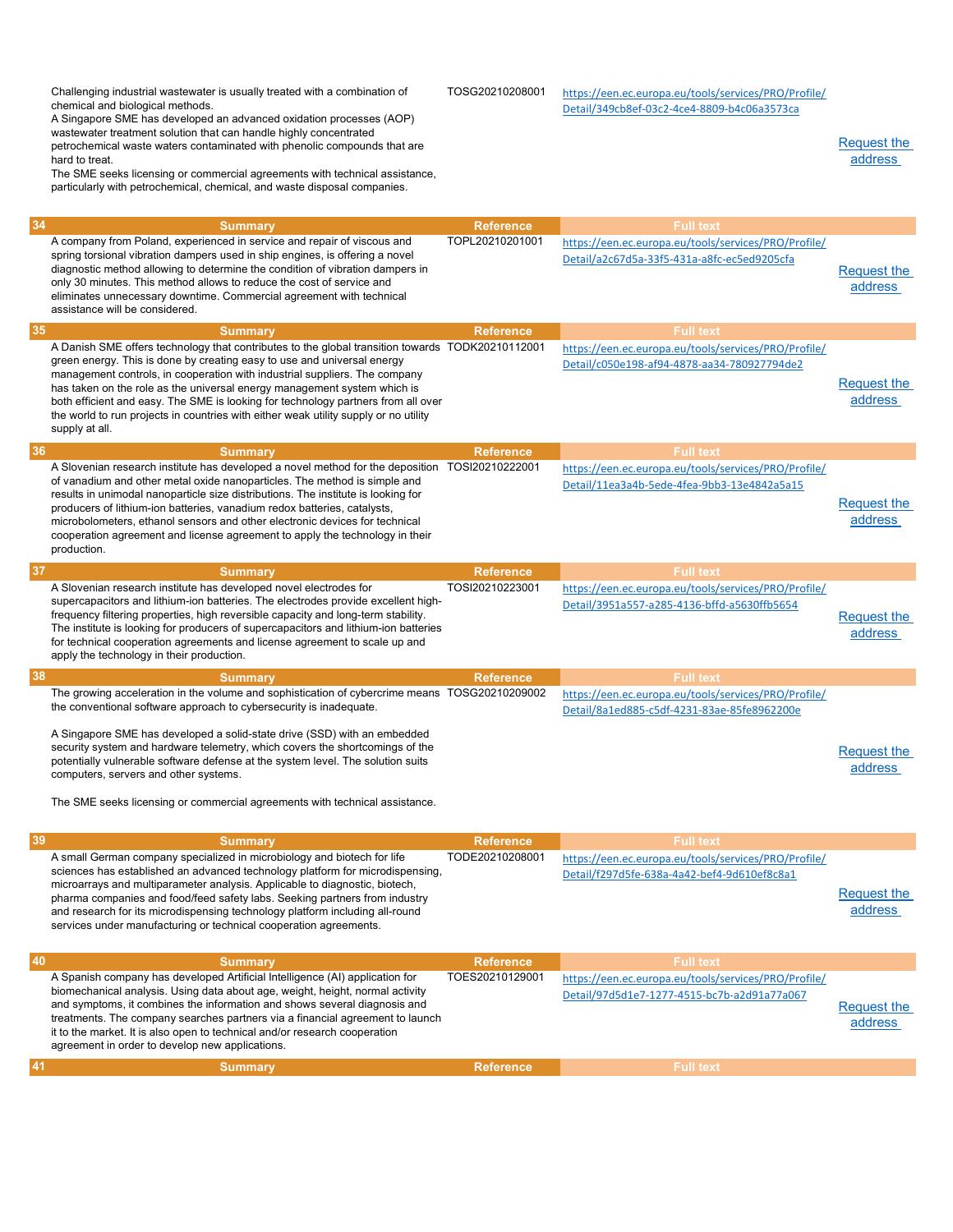|    | This UK company provides technical expertise in designing and developing<br>innovative and contemporary visual light-emitting diode (LED) based screen<br>systems and facades for installation across indoor and outdoor venues such as<br>corporate buildings, control rooms, stadiums, arenas and urban landscapes and<br>additionally digital signage. It is seeking European partners it can work with<br>under either a commercial agreement with technical assistance or alternatively<br>a technical co-operation agreement.     | TOUK20210217001  | https://een.ec.europa.eu/tools/services/PRO/Profile/<br>Detail/806cecf8-3588-4ff7-a439-ef336fbcb7f0 | <b>Request the</b><br>address |
|----|-----------------------------------------------------------------------------------------------------------------------------------------------------------------------------------------------------------------------------------------------------------------------------------------------------------------------------------------------------------------------------------------------------------------------------------------------------------------------------------------------------------------------------------------|------------------|-----------------------------------------------------------------------------------------------------|-------------------------------|
| 42 | <b>Summary</b>                                                                                                                                                                                                                                                                                                                                                                                                                                                                                                                          | <b>Reference</b> | <b>Full text</b>                                                                                    |                               |
|    | A UK company offers a hand held UV-C lamp that kills 99% of Covid virus<br>particles in 1.33 seconds. It also provides the PPE (personal protective<br>equipment) and safety kit and training around safety and efficacy. Commercial<br>agreements with technical assistance are sought with businesses and<br>organisations with a duty for regular disinfection, in sectors such as food<br>industry, travel, leisure, education, retail and healthcare.                                                                              | TOUK20210212001  | https://een.ec.europa.eu/tools/services/PRO/Profile/<br>Detail/2922d21c-4feb-490b-acf2-9839d96d1a63 | <b>Request the</b><br>address |
| 43 | <b>Summary</b>                                                                                                                                                                                                                                                                                                                                                                                                                                                                                                                          | <b>Reference</b> | <b>Full text</b>                                                                                    |                               |
|    | A UK company has developed and combined machine learning and realistic<br>avatars. This allows to engage customers, students or patients so that they get<br>information that is accurate and wanted or needed by them. Better service is<br>being offered at lower cost. Industry and government organisations in<br>healthcare, and brand or e-commerce owners are sought for commercial<br>agreements with technical assistance.                                                                                                     | TOUK20210217002  | https://een.ec.europa.eu/tools/services/PRO/Profile/<br>Detail/1d54af57-b381-4185-8844-8f856635a078 | <b>Request the</b><br>address |
| 44 | <b>Summary</b>                                                                                                                                                                                                                                                                                                                                                                                                                                                                                                                          | <b>Reference</b> | <b>Full text</b>                                                                                    |                               |
|    | A small UK company has created a patented, innovative, retrofit solution for<br>reducing the incidents of flooding caused by sewer overloads and rainfall<br>events, that is applicable to both existing and proposed expansions to sewerage<br>and drainage networks. Already adopted and proven in service by one of the<br>UK's largest water & wastewater utilities, the company is looking for wastewater<br>networks designers and builders for commercial agreements with technical<br>assistance.                               | TOUK20210203001  | https://een.ec.europa.eu/tools/services/PRO/Profile/<br>Detail/c0f0bde8-9822-4d93-b44e-9b9aadc319da | <b>Request the</b><br>address |
| 45 | <b>Summary</b>                                                                                                                                                                                                                                                                                                                                                                                                                                                                                                                          | <b>Reference</b> | <b>Full text</b>                                                                                    |                               |
|    | A Czech SME offers infrared polarisation optics suitable for applications in<br>spectroscopy, astronomy, optics, and photonics R&D and industry. The main<br>advantage of the offered material is a broadband transparency covering visible,<br>near, mid, and longwave infrared region $(0.4 - 17 \mu m)$ and massive birefringence<br>leading to high extinction ratio. The cooperation sought is technical cooperation<br>agreement and a commercial agreement with technical assistance.                                            | TOCZ20210212001  | https://een.ec.europa.eu/tools/services/PRO/Profile/<br>Detail/b5f31211-f892-4c23-971b-fab75a5a8a00 | Request the<br>address        |
| 46 |                                                                                                                                                                                                                                                                                                                                                                                                                                                                                                                                         |                  |                                                                                                     |                               |
|    | <b>Summary</b>                                                                                                                                                                                                                                                                                                                                                                                                                                                                                                                          | <b>Reference</b> | <b>Full text</b>                                                                                    |                               |
|    | A German granulate-specialised company offers a highly porous filter material<br>for the separation of oils, hydrocarbons, heavy metals and even radioactive<br>elements from wastewater based on the principle of coalescence -<br>contaminants accumulating on the filter media surface. It has highest<br>sorption/extreme retention capacity, gets completely regenerated by<br>backwashing, non-clumping due to natural impregnation of the filter granules<br>surface. Seeking commercial agreements with technical assistance.   | TODE20210204002  | https://een.ec.europa.eu/tools/services/PRO/Profile/<br>Detail/ab99e769-55d0-49d3-a96a-816d38d3a47a | <b>Request the</b><br>address |
| 47 | <b>Summary</b>                                                                                                                                                                                                                                                                                                                                                                                                                                                                                                                          | <b>Reference</b> | <b>Full text</b>                                                                                    |                               |
|    | A Northern-German spin-off company offers lignin-based functional food<br>ingredients acting as texture stabilizer, dietary oil adsorbent, natural fiber and<br>antioxidant. Ingredients are vegan and gluten free. Commercial agreements<br>with technical assistance or technical cooperation agreements are offered to<br>producers of food products such as bakery or viscous beverages.                                                                                                                                            | TODE20210204001  | https://een.ec.europa.eu/tools/services/PRO/Profile/<br>Detail/363c1e78-c4b0-4006-aaeb-aaa7fa4e5e84 | <b>Request the</b><br>address |
|    | <b>Summary</b>                                                                                                                                                                                                                                                                                                                                                                                                                                                                                                                          | <b>Reference</b> | <b>Full text</b>                                                                                    |                               |
| 48 | A Northern-German spin-off company offers a 100% plant-based material as a<br>vegan and fossil free alternative to leather. Applications are in apparel, furniture,<br>interiors or other leather goods. Commercial agreements with technical<br>assistance or technical cooperation agreements are offered to application<br>partners that would like to use this biobased material in their products.                                                                                                                                 | TODE20210126001  | https://een.ec.europa.eu/tools/services/PRO/Profile/<br>Detail/0d5239ad-7ac7-47ed-a982-c4f416ad4d98 | <b>Request the</b><br>address |
|    | <b>Summary</b>                                                                                                                                                                                                                                                                                                                                                                                                                                                                                                                          | <b>Reference</b> | <b>Full text</b>                                                                                    |                               |
| 49 | Based on the photocatalytic principle, a German company offers a novel nano-<br>catalyst coating system / device configuration for targeted, energy-efficient<br>degradation of organic air pollutants e.g. toxic substances (naphthalin,<br>formaldehyde, etc.), solvents, softening agents, odorants, allergens or<br>pathogenic germs. Seeking commercial agreements with technical assistance<br>with building/public transport operators, engineering companies, producers /<br>installers of ventilation/climate control systems. | TODE20210211001  | https://een.ec.europa.eu/tools/services/PRO/Profile/<br>Detail/398cd46e-ee38-4710-b7cb-bf0a09694e5a | Request the<br>address        |
| 50 | <b>Summary</b>                                                                                                                                                                                                                                                                                                                                                                                                                                                                                                                          | <b>Reference</b> | <b>Full text</b>                                                                                    |                               |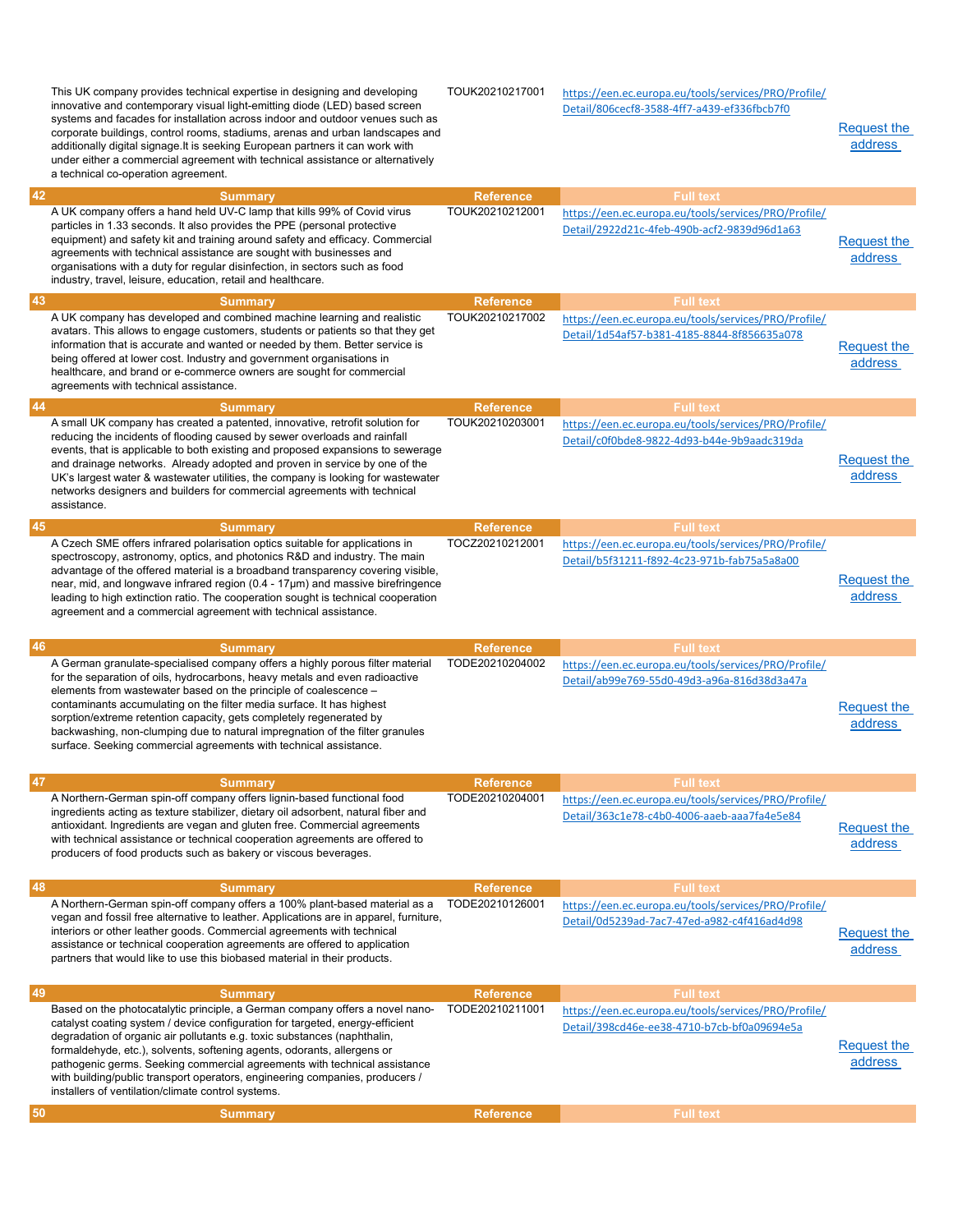|    | A Dutch SME wants to commercialize innovative textiles for personal protection, TONL20210203001<br>mainly against radio waves. Based on a patented product technology, the<br>company has developed and tested a new electomagnetic shielding textile<br>which is very soft, thin, tunable, single-layer and double sided. The SME seeks<br>partners and research centers to collaborate under a license agreement or a<br>joint venture agreement or a research cooperation agreement and is open for<br>participating in European funding projects. |                                     | https://een.ec.europa.eu/tools/services/PRO/Profile/<br>Detail/a8dbb6fe-6b2f-4812-9520-4d7cfb02a008                     | Request the<br>address        |
|----|-------------------------------------------------------------------------------------------------------------------------------------------------------------------------------------------------------------------------------------------------------------------------------------------------------------------------------------------------------------------------------------------------------------------------------------------------------------------------------------------------------------------------------------------------------|-------------------------------------|-------------------------------------------------------------------------------------------------------------------------|-------------------------------|
| 51 | <b>Summary</b><br>Nothing cools like a cold drink on a hot day, but access to refrigeration is<br>sometimes tricky in outdoor settings such as camping or in parts of the world<br>that lack adequate refrigeration.<br>A Singapore institute of higher learning has developed a portable self-cooling<br>bottle with an integrated thermal battery that cools the liquid inside only when<br>the consumer wants.<br>Licensing or technical cooperation for further co-development is sought,<br>particularly with bottled water manufacturers.       | <b>Reference</b><br>TOSG20210208002 | <b>Full text</b><br>https://een.ec.europa.eu/tools/services/PRO/Profile/<br>Detail/55fb76b6-1c5f-4222-908f-2b25dae4051b | Request the<br>address        |
| 52 | <b>Summary</b>                                                                                                                                                                                                                                                                                                                                                                                                                                                                                                                                        | <b>Reference</b>                    | <b>Full text</b>                                                                                                        |                               |
|    | A Singapore institute of higher learning has developed a building automation<br>and control (BAC) system using model predictive control (MPC) for the optimal,<br>predictive and coordinated control of various service systems including air-<br>conditioning and mechanical ventilation, lighting and shading to reach targets<br>like energy efficiency and occupant wellbeing.<br>The technology provider is interested in licensing or commercial partnerships<br>with technical assistance with MNEs/SMEs of all sizes.                         | TOSG20210128001                     | https://een.ec.europa.eu/tools/services/PRO/Profile/<br>Detail/665426a7-0bfa-47c1-a6fb-a16635fdde10                     | <b>Request the</b><br>address |
| 53 | <b>Summary</b>                                                                                                                                                                                                                                                                                                                                                                                                                                                                                                                                        | <b>Reference</b>                    | <b>Full text</b>                                                                                                        |                               |
|    | A Singapore institute of higher learning has developed a world-first clinically<br>effective and pain-free treatment of pathological scars using topical small<br>interfering RNA (siRNA) microneedles. This patented technology comprises of a<br>dissolvable microneedle containing activated siRNA for scar treatment. The<br>team is currently working towards clinical trials.<br>The technology provider is interested in licensing or commercial partnerships<br>with technical assistance with MNEs/SMEs.                                     | TOSG20210201001                     | https://een.ec.europa.eu/tools/services/PRO/Profile/<br>Detail/f6793035-6816-44b4-b66c-abd347f3aa1d                     | Request the<br>address        |
|    |                                                                                                                                                                                                                                                                                                                                                                                                                                                                                                                                                       |                                     |                                                                                                                         |                               |
| 54 | <b>Summary</b>                                                                                                                                                                                                                                                                                                                                                                                                                                                                                                                                        | <b>Reference</b>                    | <b>Full text</b>                                                                                                        |                               |
|    | A German nanotechnology company is offering modification of surfaces using<br>Molecular Surface Engineering (MSE) for multiplex diagnostics and life science<br>research. They are looking for partners that are interested in applying these<br>technologies in the framework of a research cooperation or a manufacturing<br>agreement.                                                                                                                                                                                                             | TODE20210226001                     | https://een.ec.europa.eu/tools/services/PRO/Profile/<br>Detail/27126776-52c7-4318-a31c-3a52f9faaf78                     | Request the<br>address        |
| 55 | <b>Summary</b>                                                                                                                                                                                                                                                                                                                                                                                                                                                                                                                                        | <b>Reference</b>                    | <b>Full text</b>                                                                                                        |                               |
|    | A French SME based in the south of France has developed a secure online<br>platform for healthcare professionals. This platform includes services like tele-<br>expertise, multidisciplinary meetings, and teleconsultation. It is a platform where<br>health professionals can communicate, create private groups in order to<br>facilitate the healthcare pathway and the interactions.<br>They are looking for health facilities in EU countries to collaborate under a<br>commercial agreement with technical assistance.                         | TOFR20210122001                     | https://een.ec.europa.eu/tools/services/PRO/Profile/<br>Detail/f7411126-276e-4972-b956-0419d8feef3e                     | <b>Request the</b><br>address |
| 56 | <b>Summary</b>                                                                                                                                                                                                                                                                                                                                                                                                                                                                                                                                        | <b>Reference</b>                    | <b>Full text</b>                                                                                                        |                               |
|    | A Singapore institute of higher learning has developed a user- and<br>environmentally-friendly means to efficiently extract silver selectively from silver-<br>coated solid waste. The formulation is relatively easy to handle and eliminates<br>the safety, health and environmental problems associated with the use and post-<br>treatment of conventional lixiviants.<br>The technology provider seeks licensing or technical cooperation opportunities.                                                                                         | TOSG20210121001                     | https://een.ec.europa.eu/tools/services/PRO/Profile/<br>Detail/3c630ea0-95eb-4efc-ac76-0e617e369b43                     | Request the<br>address        |
| 57 | <b>Summary</b>                                                                                                                                                                                                                                                                                                                                                                                                                                                                                                                                        | <b>Reference</b>                    | <b>Full text</b>                                                                                                        |                               |
|    | Estonian SME provides bespoke EU-made highly customisable long endurance TOEE20201013001<br>hydrogen drones with flight time of 1-2 hours for demanding tasks and<br>operations. On-board processing allows for custom AI and machine learning<br>algorithms. Payloads up to 2kg can be fitted allowing for a wide range of<br>mission parameters ranging from survey and mapping up to surveillance and<br>security with long flight endurance and minimal down-times. The company is<br>open for commercial agreements with technical assistance.   |                                     | https://een.ec.europa.eu/tools/services/PRO/Profile/<br>Detail/75ba1207-e72a-46b8-afb0-a9d43925d103                     | Request the<br>address        |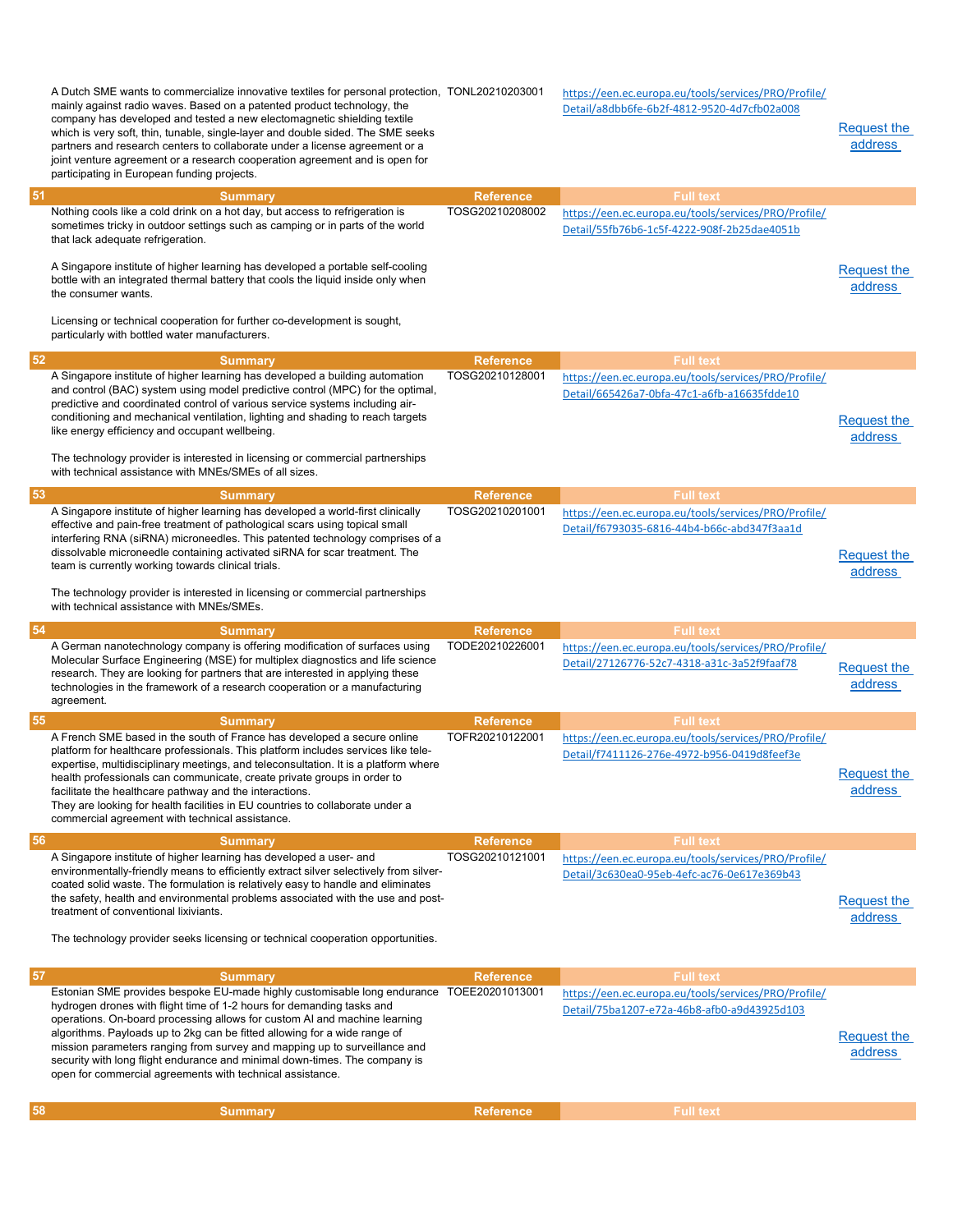|    | A Spanish firm has developed and patented a new technology for a rotary<br>switch. The technology consists of a simple and versatile rail/track turnout<br>device to improve switching in traditional railways and industrial automation<br>systems, to improve passenger capacity and customer experience in<br>amusement rides, and to enable the definitive implementation of revolutionary<br>transport solutions. The firm is seeking for financial and licensing agreements.                                                                | TOES20201228001  | https://een.ec.europa.eu/tools/services/PRO/Profile/<br>Detail/e429bebb-6176-4533-8697-a80266f05707 | <b>Request the</b><br>address |
|----|---------------------------------------------------------------------------------------------------------------------------------------------------------------------------------------------------------------------------------------------------------------------------------------------------------------------------------------------------------------------------------------------------------------------------------------------------------------------------------------------------------------------------------------------------|------------------|-----------------------------------------------------------------------------------------------------|-------------------------------|
| 59 | <b>Summary</b>                                                                                                                                                                                                                                                                                                                                                                                                                                                                                                                                    | <b>Reference</b> | <b>Full text</b>                                                                                    |                               |
|    | A Singapore institute of higher learning has developed a point-of-care (POC)<br>system based on a surface acoustic wave (SAW) biosensor to bind and detect<br>hemagglutinin (HA) of Influenza A H1N1 virus subtype. Based on laboratory<br>evaluation, the POC system is capable of detecting HA antigen with sensitivity<br>down to 1 ng/ml.<br>The technology provider is interested in licensing or commercial partnerships<br>with technical assistance with MNEs/SMEs of all sizes.                                                          | TOSG20210125005  | https://een.ec.europa.eu/tools/services/PRO/Profile/<br>Detail/6bac383c-8c98-4234-9662-8d3914f4ff57 | <b>Request the</b><br>address |
| 60 | <b>Summary</b>                                                                                                                                                                                                                                                                                                                                                                                                                                                                                                                                    | <b>Reference</b> | <b>Full text</b>                                                                                    |                               |
|    | A company in North-Eastern Italy provides products in the fields of life sciences, TOIT20210222001<br>micro-optics and anti-counterfeiting. The company comes from a long<br>experience in fabrication of devices and micro and nanostructured material<br>using well established tecniques from semiconductor industry. They developed<br>a disruptive proprietary technology based on nanoimprinting lithography<br>obtaining products with high throughput, high resolution and innovative effects.<br>They look for manufacturing agreements. |                  | https://een.ec.europa.eu/tools/services/PRO/Profile/<br>Detail/485e7f51-8816-4668-95fa-4a7b34f25975 | <b>Request the</b><br>address |
| 61 | <b>Summary</b>                                                                                                                                                                                                                                                                                                                                                                                                                                                                                                                                    | <b>Reference</b> | <b>Full text</b>                                                                                    |                               |
|    | A French company uses innovative design techniques involving patients and<br>caregivers to develop solutions to improve chronic patients quality of life.<br>They conceive therapeutic serious games to teach patients to better handle<br>their treatment by their own, and design textile accessories patients can wear<br>and transport their medical devices.<br>They are willing to collaborate with health related entities to co-develop new<br>products under technical cooperation, licensing or commercial agreement.                   | TOFR20210210001  | https://een.ec.europa.eu/tools/services/PRO/Profile/<br>Detail/424a579f-d693-41d9-ab89-ff8214fb6cbf | <b>Request the</b><br>address |
|    |                                                                                                                                                                                                                                                                                                                                                                                                                                                                                                                                                   |                  |                                                                                                     |                               |
| 62 | <b>Summary</b>                                                                                                                                                                                                                                                                                                                                                                                                                                                                                                                                    | Reference        | <b>Full text</b>                                                                                    |                               |
|    | A Spanish SME has developed customisable solutions (plug and play hardware TOES20210126001<br>and cloud technologies) to capture and monitor, even in remote areas, real-time<br>accurate critical air quality data. These solutions can easily be integrated into<br>traditional or larger networks. The company offers commercial agreements with<br>technical assistance and technical cooperation agreements to private or public<br>companies focused on environmental development, research and technological<br>centres or universities.   |                  | https://een.ec.europa.eu/tools/services/PRO/Profile/<br>Detail/2d61129e-e876-4128-acb1-8b24cef9099d | <b>Request the</b><br>address |
| 63 | <b>Summary</b>                                                                                                                                                                                                                                                                                                                                                                                                                                                                                                                                    | <b>Reference</b> | <b>Full text</b>                                                                                    |                               |
|    | A German university has developed an improved environmental measurement<br>technology for isokinetic aerosol sampling. The improved system shows a better<br>data validity and is suitable for a wider range of flow velocities. The invention is<br>offered under license agreement and if requested technical cooperation<br>agreement.                                                                                                                                                                                                         | TODE20210216001  | https://een.ec.europa.eu/tools/services/PRO/Profile/<br>Detail/9f2496e6-3018-4c2e-bc1b-87cf34c9562e | <b>Request the</b><br>address |
| 64 | <b>Summary</b>                                                                                                                                                                                                                                                                                                                                                                                                                                                                                                                                    | <b>Reference</b> | <b>Full text</b>                                                                                    |                               |
|    | A German university offers a technology that embodies potent and new<br>selective MRGPRX4 (mas-related G protein-coupled receptor X) receptor<br>agonists and antagonists. Applications include pain treatment and treatment of<br>inflammatory conditions, such as neuropathic or chronic pain, itch, skin<br>diseases, immune diseases, and cancer. The university offers a license<br>agreement as well as technical cooperation agreements to partners from the<br>pharmaceutical industry                                                    | TODE20210127001  | https://een.ec.europa.eu/tools/services/PRO/Profile/<br>Detail/7d31884f-2375-4cf9-8c2d-8c38737aa408 | <b>Request the</b><br>address |
| 65 | <b>Summary</b>                                                                                                                                                                                                                                                                                                                                                                                                                                                                                                                                    | <b>Reference</b> | <b>Full text</b>                                                                                    |                               |
|    | A Spanish SME has developed an intelligent dispenser machine for two kind of TOES20210215001<br>products, grain food and liquid cleaning products, and aimed to foster the reuse<br>of containers and to encourage the practice of responsible purchases. The<br>company is looking for partners to participate in research and development<br>projects, assuming role of final tester or end-user, and partners for commercial<br>agreements with technical assistance to adapt the machine to specific<br>requirements and/or new products.     |                  | https://een.ec.europa.eu/tools/services/PRO/Profile/<br>Detail/1e78fbed-4fde-46b3-a9e1-5596f83d85e8 | Request the<br>address        |